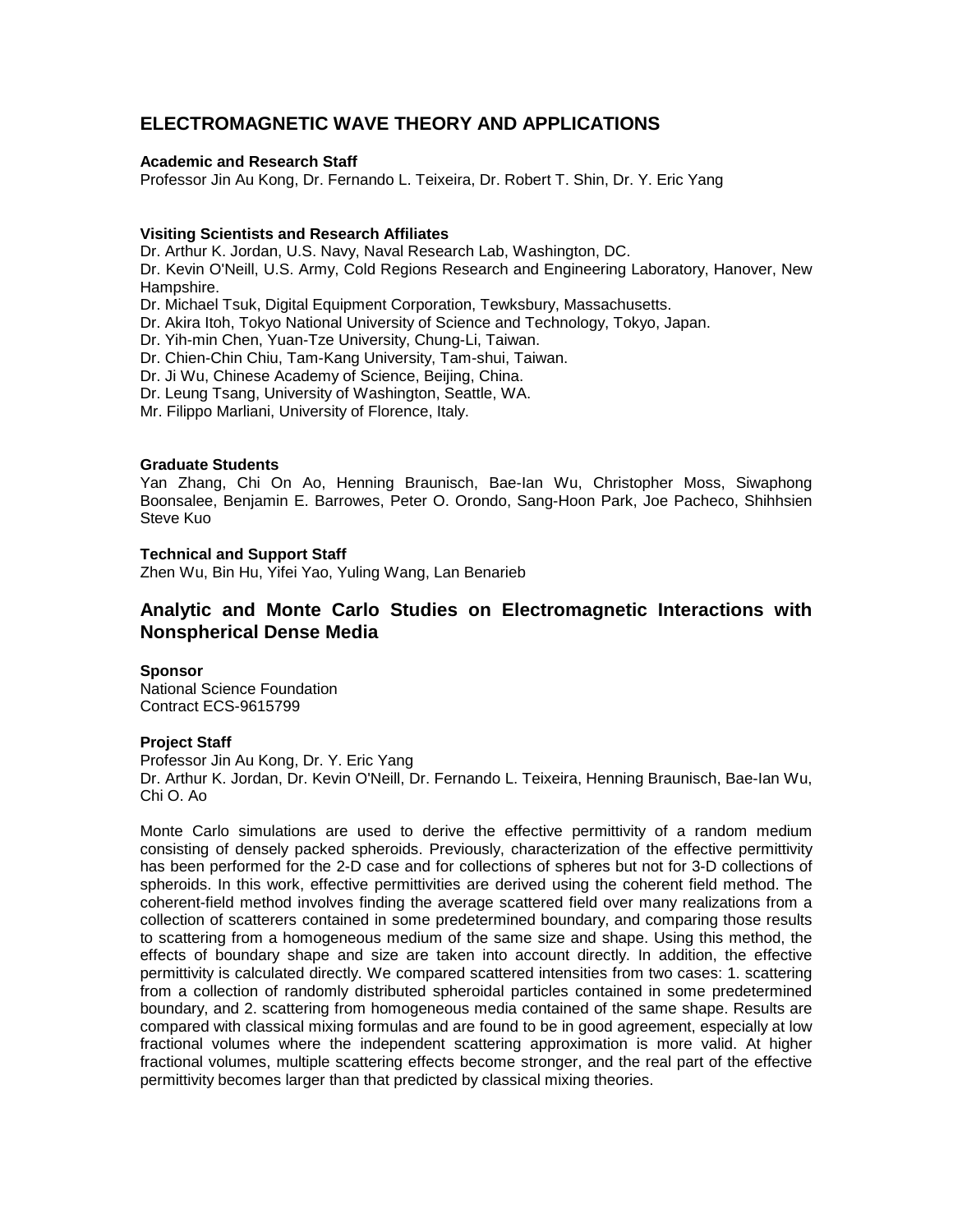## **Electromagnetic Radiation, Propagation and Scattering in Complex Media**

#### **Sponsor**

Office of Naval Research Contract N00014-92-J-4098

### **Project Staff**

Professor Jin Au Kong, Dr. Y. Eric Yang Dr. Arthur K. Jordan, Dr. Kevin O'Neill, Dr. Michael Tsuk, Chi O. Ao, Yan Zhang, Henning Braunisch, Bae-Ian Wu

Low-frequency electromagnetic induction (EMI) sensors are useful in detecting subsurface metallic objects. However, discrimination of targets based on their EMI responses is considerably more complex. To understand how the response depends on the geometry of the target, it is desirable to have at our disposal the analytical solutions of a few canonical shapes. The spheroid is especially useful as a prototypical model for elongated targets. We consider a conducting and permeable spheroid excited by a uniform time-harmonic magnetic field with arbitrary direction. The surrounding medium is assumed to be poorly conducting so that its wavenumber can be considered to be zero. Thus solutions for the Laplace equation can be used outside the spheroid. Inside the spheroid, the magnetic field satisfies the vector wave equation (with the squared wavenumber being imaginary). To solve the problem, we expand the field inside the spheroid in terms of the vector spheroidal wave functions and impose continuity of tangential **H** field and normal **B** field at the surface of the spheroid as boundary conditions. An infinite system of equations for the expansion coefficients is obtained, which are solved numerically by truncating the system.

## **Analysis of Electromagnetic Interaction**

## **Sponsor**

Office of Naval Research Contract N00014-97-1-0172

### **Project Staff**

Professor Jin Au Kong, Dr. Y. Eric Yang Yan Zhang, Henning Braunisch, Chi Ao

We develop a hybrid SPM/MoM technique to calculate the EM scattering from a 3-D conducting object above a rough surface. In this hybrid technique, the Green's function and surface variables are expanded in terms of the surface height function on the mean surface, and the electric integral equations based on the extinction theorem and the surface boundary conditions are decomposed into different orders. Each order represents a flat-surface scattering problem with the same geometry and different equivalent sources, so that it can be solved efficiently by using the dyadic Green's function for layered media as discussed in the previous chapter. The separation of the solution into different orders also helps us identify and characterize the individual interaction terms between the object and the rough surface.

# **Mine and UXO Detection Based on Enhanced Signatures Using Angular Correlation Function**

**Sponsor** MIT Lincoln Laboratory Agreement BX-6841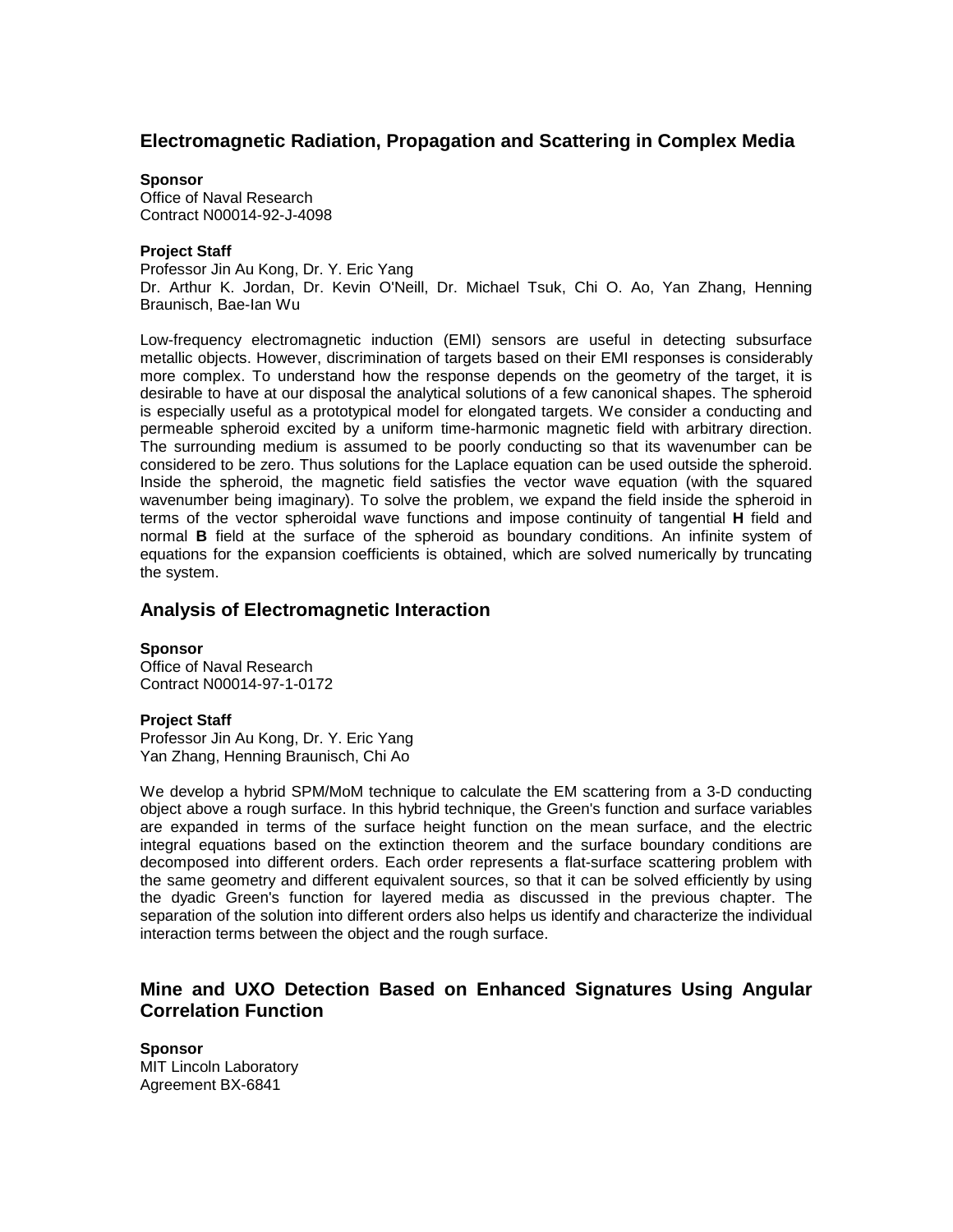#### **Project Staff**

Professor Jin Au Kong, Dr. Leung Tsang, Dr. Y. Eric Yang Henning Braunisch, Chi O. Ao

A model for the electromagnetic induction (EMI) response of a collection of small conducting and permeable objects was developed. In this model each object is characterized by its magnetizability tensor which gives the response to a locally uniform primary field. Including the multiple interactions between the objects a system of linear equations is established which allows solving for the induced magnetic dipole moment of each object in response to an externally applied primary field.

As the basis of a library of magnetizability tensors of canonically shaped objects the classical solution for a conducting and permeable sphere was analyzed and implemented numerically. A novel approximate solution for a solid cylinder of finite length was developed and investigated both theoretically and numerically. A problem with this approximation for axial primary fields and large permeability motivated the solution of the problem of the axial excitation of a prolate spheroid based on scalar spheroidal wave functions. Simultaneously we are also developing the solution of the problem of the arbitrary excitation of a prolate spheroid based on vector spheroidal wave functions. Carrying out a comprehensive literature survey showed that these mathematically quite complex spheroid solutions are not documented elsewhere.

Another topic of theoretical investigation has been the consideration of statistically oriented objects subject to an externally applied primary field. In this electromagnetically more simplistic approach the mutual interaction and spatial distribution of the scatterers is ignored which enables obtaining analytical expressions of the mean response for distributions such as a uniform distribution in polar angle and uniform distribution in solid angle of the orientation of identical elongated objects.

## **Computational Technique for EM Propagation in 3-D Periodic Structures**

#### **Sponsor**

MIT Lincoln Laboratory Agreement CX-27584

#### **Project Staff**

Professor Jin Au Kong, Dr. Y. Eric Yang, Bae-Ian Wu

In this research the oblique incidence Finite-Difference Time-Domain technique for periodic surfaces is used to calculate the transmission characteristics of an infrared bandstop photonic crystal filter. The relation between the bandwidth and filling fraction of the unit cell is studied by the variation of design parameters. The mechanisms of the dual stopbands are investigated. The separation between the layer and the relative size of the metal patches determines the position and bandwidth of the lower stopband, and the periodicity across the same surface determines the position of the upper stopband. A higher metal filling fraction also enhances the bandwidth. The knowledge gained was used to design a bandstop filter for the bands 3-5 micro meters and 8-12 micro meters. The transmission coefficient in the main stopband (8-12 micro meters) is below –10 dB. Scattering coefficients are calculated for different incidence angles, and the stopbands are shown to exist for different angles of incidence.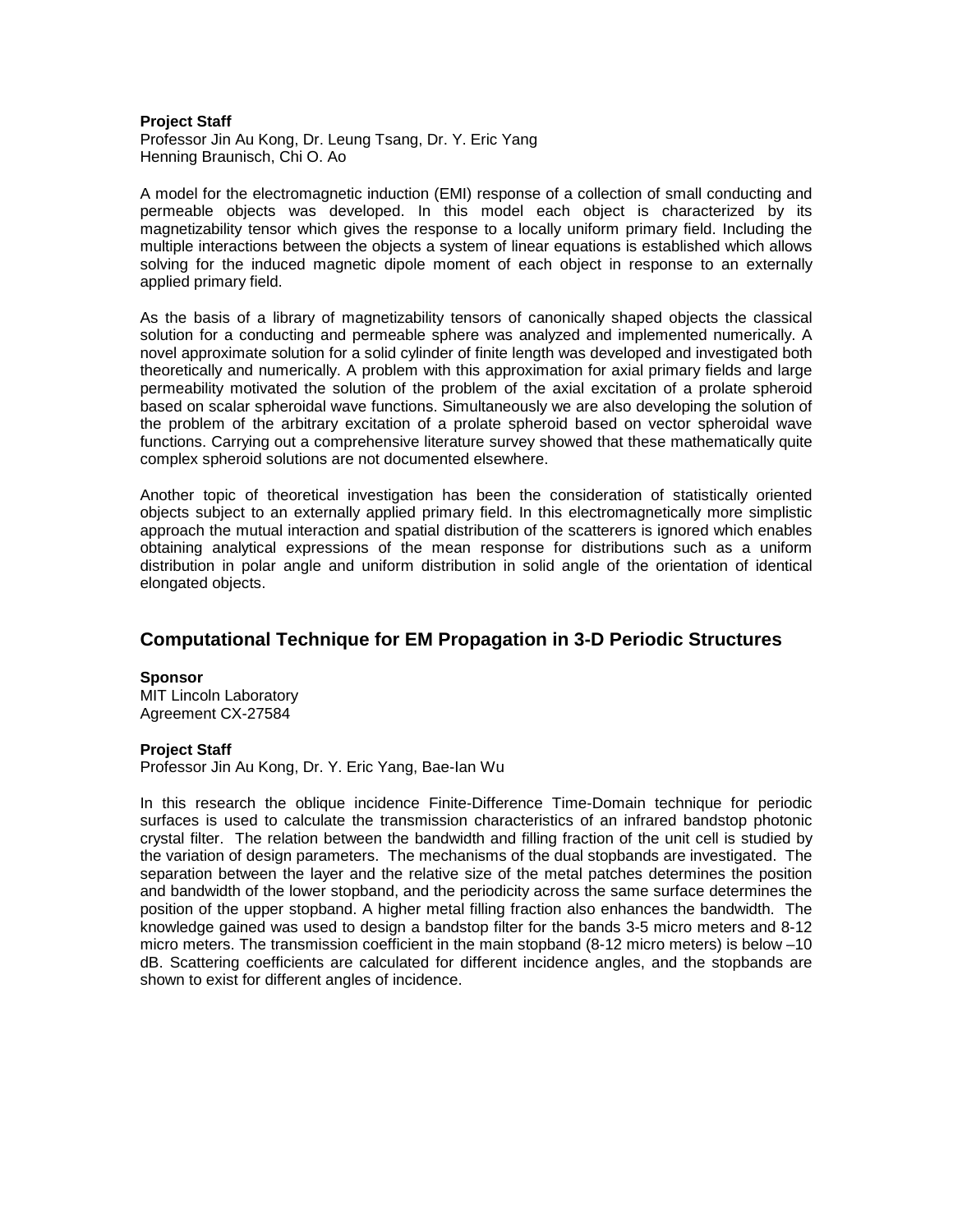## **Inverse Scattering Models for Recognition of Target under Foliage**

#### **Sponsor**

MIT Lincoln Laboratory Agreement BX-6807

#### **Project Staff**

Professor Jin Au Kong, Dr. Y. Eric Yang, Christopher Moss

In this research, a three-dimensional FD-TD simulation is presented which models the scattered field of an object in or beneath a layer of foliage. The FD-TD computational domain contains three layers: free space, a foliage layer, and a homogeneous layer that may also contain the object. Strong fluctuation theory is used to model the discrete scatterers (leaves, vegetation) in the foliage as an effective permittivity with a random spatial variance. The foliage can then be replaced with a random permittivity that fluctuates from cell to cell, described by a correlation function that is Gaussian in the horizontal direction and exponential in the vertical direction. Parameters such as the scatterer's permittivity as well as the horizontal and vertical correlation lengths have been previously determined by matching theoretical models with experimental data. In addition to the foliage, tree trunks will also be modeled using dielectric cylinders created with a conformal mapping technique. Both the homogeneous and the random layers are lossy, so a modified PML with stretched coordinates is used to terminate the computational domain. The simulation assumes a TE or TM plane wave incidence, and uses a total/scattered field formulation for stratified media. The near to far field transformation is performed by enclosing both the object and random media in a Huygen's surface, and integrating the equivalent frequency domain electric and magnetic currents with the layered Green's function. Monte-Carlo analysis is performed using an ensemble of random media whose parameters appropriately describe various models of vegetation. Each realization of the random media is generated in the spatial frequency domain by filtering random numbers (with zero mean and normalized variance) with the Fourier transform of the correlation function. A three dimensional Fast Fourier Transform is then used to generate the spatial fluctuation, which is mapped into the FD-TD computational domain. The statistical properties of the scattered field will be studied using the numerical simulation technique developed in this work.

## **Research on SAR simulation model**

#### **Sponsor**

Mitsubishi Corporation Agreement MECA0823 Agreement MECA0824

#### **Project Staff**

Professor Jin Au Kong, Dr. Y. Eric Yang Yan Zhang, Bae-Ian Wu, Shihhsien Steve Kuo

We develop the image processing scheme of the synthetic aperture radar (SAR) based on the integration of backscattering coefficient in time domain. With the far field approximation and by considering the scatterers as non-dispersive media, the range and cross-range parameters are decoupled and the integral ends up with a closed form function. As a result, the SAR image simulation based on the analytical process largely increases the computational efficiency and makes it possible to process large size of images. In the simulation, the geometrical optics approximation is used to model rough surface scattering of the terrain specified by the digital elevation map (DEM). It is shown that the integral process of the SAR image in time domain can be derived into frequency domain to yield the integral of the scattered field over the bandwidth. Therefore dispersive scatterers can also be modeled by including an additional integration over the bandwidth.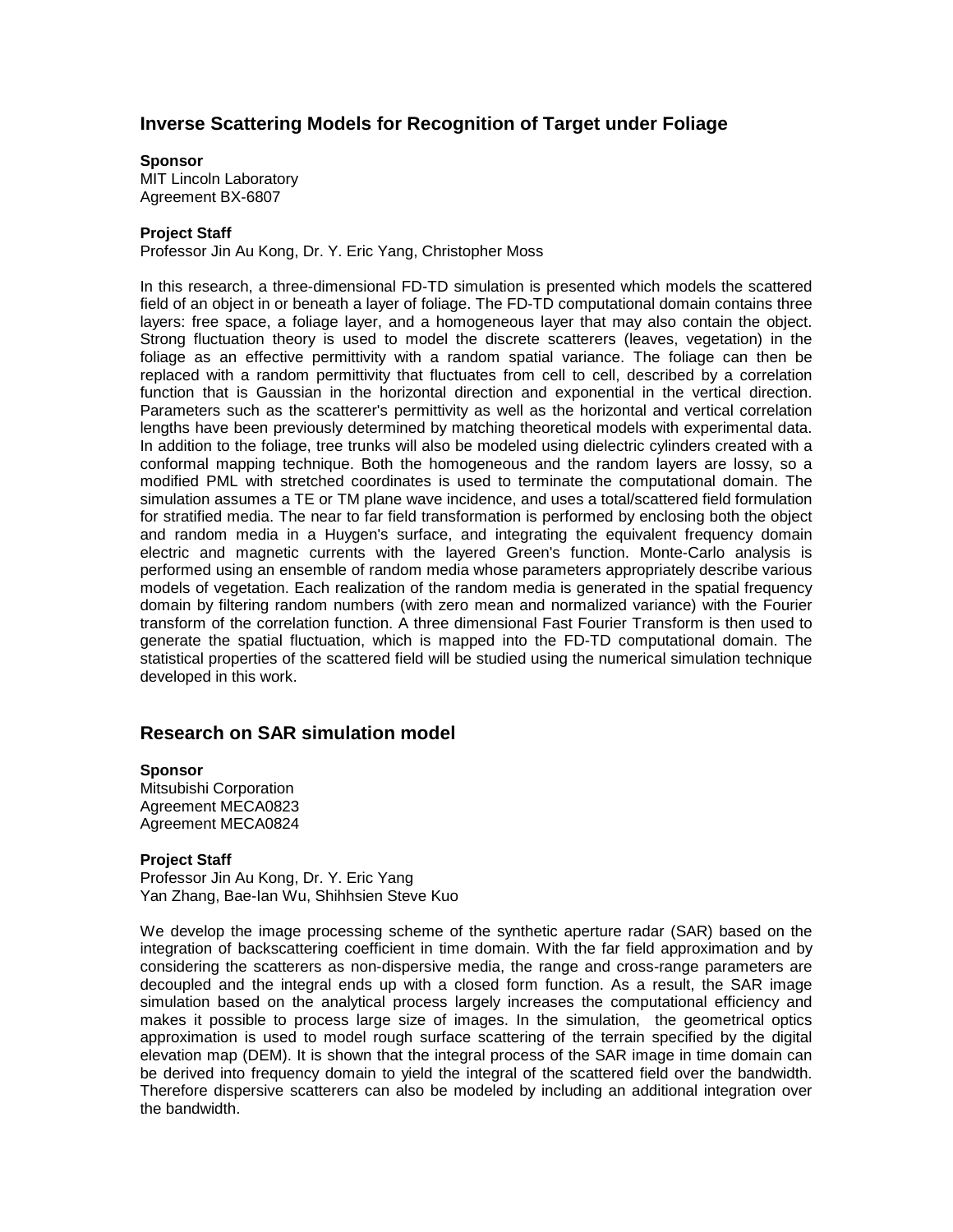## **Polarimetric passive remote sensing**

**Sponsor** Office of Naval Research Contract N00014-99-1-0175

### **Project Staff**

Professor Jin Au Kong, Dr. Y. Eric Yang Yan Zhang, Chi O. Ao, Peter O. Orondo

We model the foam as a volume with thin-film water bubbles. The radiative transfer (RT) equations are set up in this volume with the boundary conditions linking the atmosphere and the ocean surface. The RT equations in the foam layer are solved by using an iterative method, and a closed form solution is obtained up to the first order. In the solution of the RT equations in the foam layer, the terms provide the physical meaning of the wave propagation and interaction between the atmosphere and the water bubbles in the foam. For the interface of the atmosphere and the open ocean surface, thermal emission is the sum of the reflection of down-going atmospheric thermal emission and the thermal emission from the plain ocean surface. The total thermal emission at the radiometer is the sum of the contribution from the atmosphere-foam interface and the atmosphere-plain ocean surface interface, weighted by the foam coverage. In the one-scale model, in which only the small-scale ocean waves are taken into account, we find that the atmospheric thermal emission is comparable to the foam's thermal emission for the copolarized waves. The two-scale model is more realistic in comparison with the one-scale model, however it requires much more computational time since two more folds of integration are needed for averaging over the slope of large-scale ocean waves.

## **PUBLICATIONS**

#### **Books**

- Progress in Electromagnetics Research (J. A. Kong, ed.), PIER 21, EMW Publishing, Massachusetts, 333 pages, 1999.
- Progress in Electromagnetics Research (J. A. Kong, ed.), PIER 22, EMW Publishing, Massachusetts, 329 pages, 1999.
- Progress in Electromagnetics Research (J. A. Kong, ed.), PIER 23, EMW Publishing, Massachusetts, 337 pages, 1999.
- Progress in Electromagnetics Research (J. A. Kong, ed.), PIER 24, EMW Publishing, Massachusetts, 333 pages, 1999.

#### **Journal papers**

- A numerical study of ocean polarimetric thermal emission (J. T. Johnson, R. T. Shin, J. A. Kong, L. Tsang, and K. Pak) IEEE Transactions on Geoscience and Remote Sensing, vol.37, no.1, 8 - 20, January 1999.
- Atmospheric effect on microwave polarimetric passive remote sensing of ocean surfaces (C. P. Yeang, S. H. Yueh, K. H. Ding, and J. A. Kong) Radio Science, vol.34, no.2, 521 - 537, March-April, 1999.
- Electromagnetic wave interaction of conducting object with rough surface by hybrid SPM/MoM technique (Y. Zhang, Y. E. Yang, H. Braunisch, and J. A. Kong), Progress In Electromagnetics Research 22, 315 - 335, 1999.
- Electromagnetic scattering by an inhomogeneous chiral sphere of varying permittivity: a discrete analysis using multilayered model - Abstract (L. Li, Y. Dan, M. S. Leong, and J. A. Kong), J. Electromagnetic Waves and Applications, vol.13, 1203 - 1206, 1999.
- Deblurring by a local extrapolation scheme (H. Braunisch and T. M. Habashy) Inverse Problems, vol. 15, pp. 1263-1281, Oct. 1999.